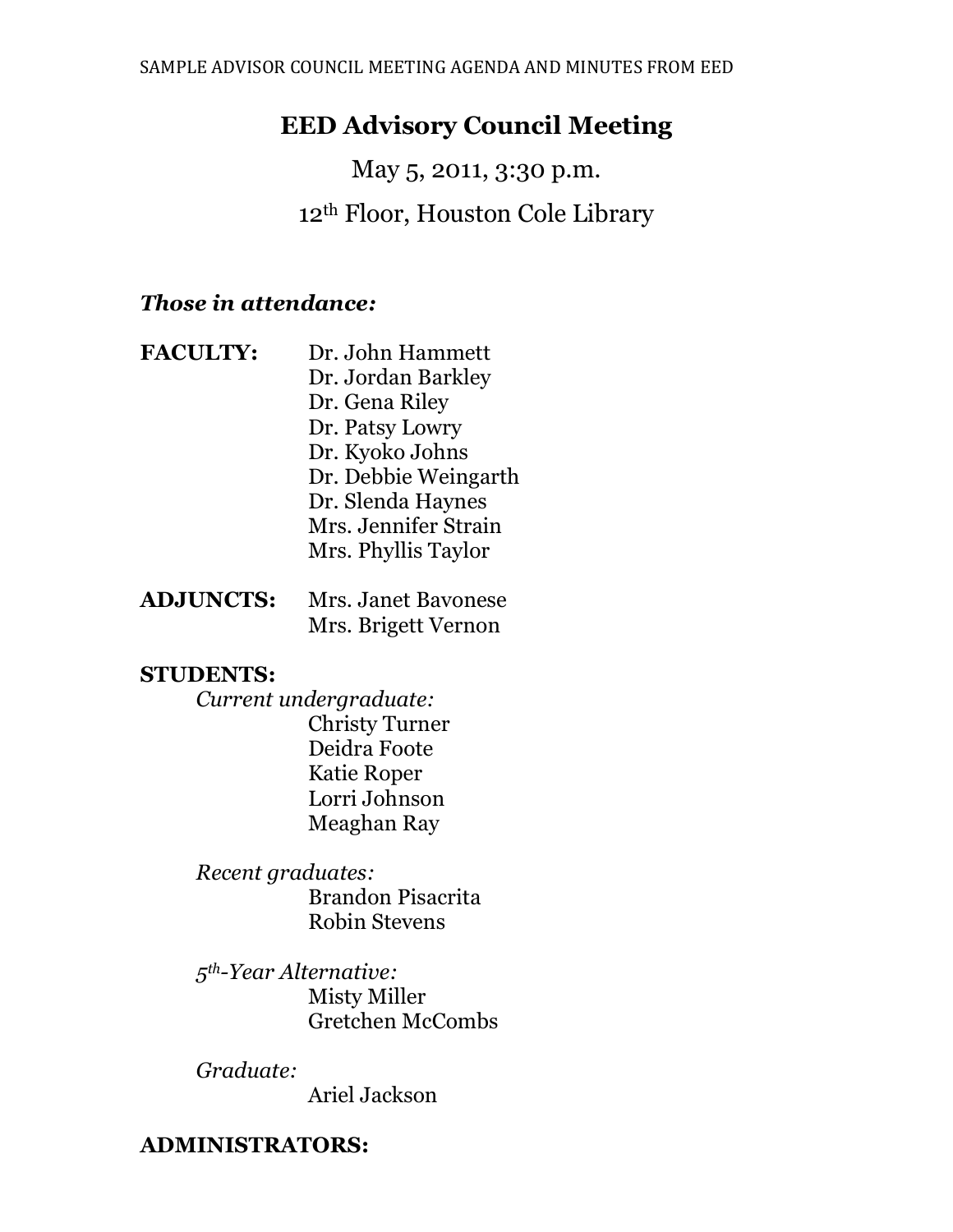Shannon Stanley, C. E. Hanna Amy Copeland, DeArmanville Elementary

## **MINUTES:**

- Mrs. Taylor welcomed everyone to the meeting.
- Dr. Hammett welcomed everyone, explained the history of the Advisory Meetings and the purpose they have in program improvement.
- Mrs. Taylor facilitated the introduction of all in attendance.
- Dr. Barkley presented Learning Outcome Data and AQTS Report.
- Dr. Riley addressed program changes made this year related to new programs – ECP and ECK.
- Mrs. Strain shared about upcoming advisement training for all faculty that is designed to help improve overall advisement within our department.
- Those present were divided into subgroups undergraduate and graduate - for discussion. Mrs. Taylor facilitated the undergraduate discussion group and Dr. Weingarth facilitated the graduate discussion group. The strengths, weaknesses and suggestions of the undergraduate program were identified and discussed and are listed below.

# *Strengths of the program as identified by undergraduate subgroup:*

# *GENERAL:*

- Support from faculty throughout program, from beginning to end --- not just when students are in that class
- $\bullet$  High expectations and positive support both encourage students to work hard
- Honest feedback in response to lessons
- Practice (practicum) in classroom
- Students are very well-prepared (data analysis, instructional flexibility/response) *– this comment from principals*
- New content block provides extra time in the classroom where students can practice strategies and observe more real-world teaching of math.
- Helpful to have Literacy Block before content block because reading strategies used throughout day in other content areas.
- New content block more practicum hours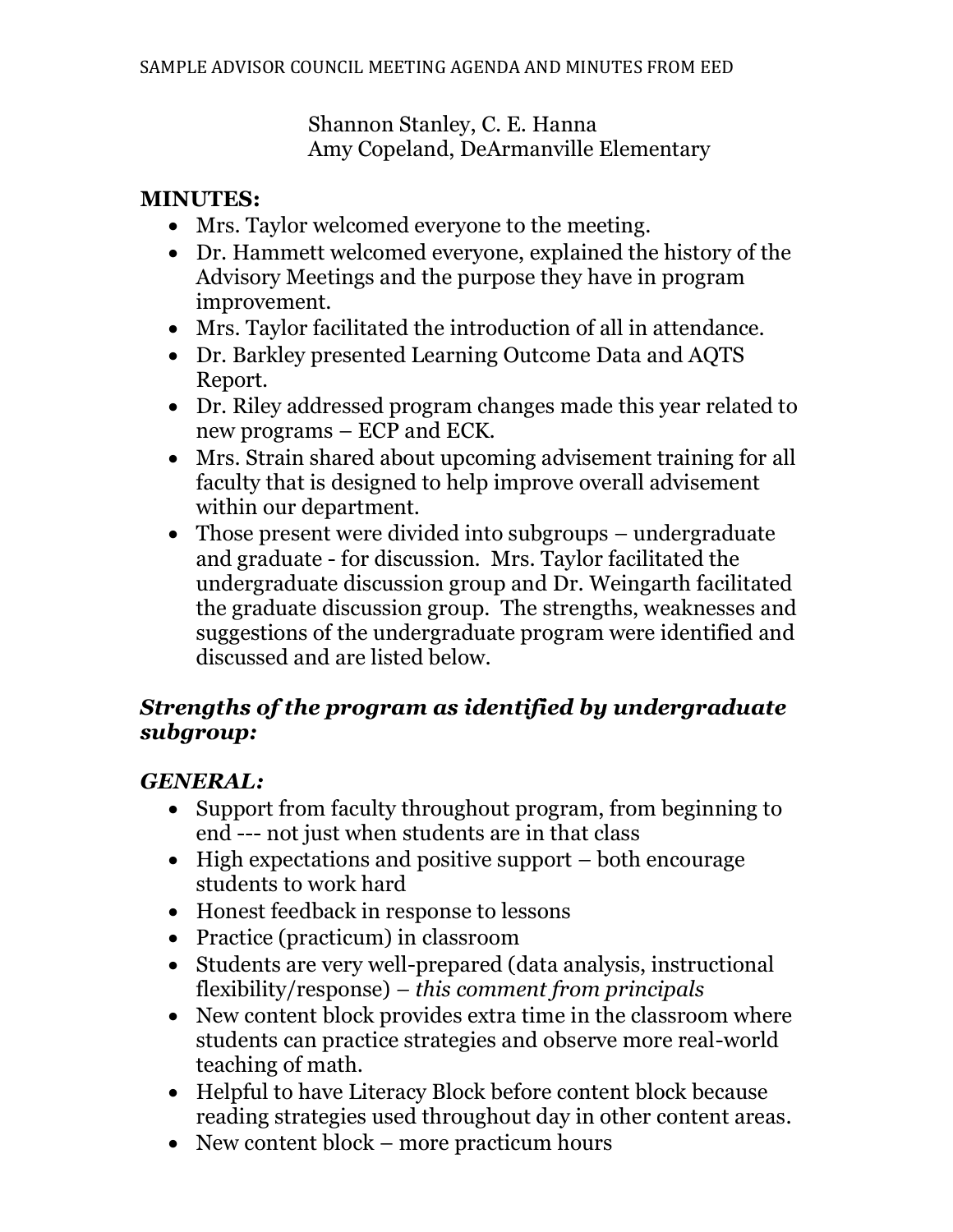## *INTERNSHIP:*

- $\bullet$  Interns beginning earlier in semester ( $1<sup>st</sup>$  days of school, professional development days in January)
- Support from faculty university supervisors
- Positive feedback and constructive, helpful feedback
- Topics discussed in seminars related to current issues
- Small group sessions during seminars very helpful for brainstorming, sharing, debriefing

## *Weaknesses of the program as identified by undergraduate subgroup:*

# *GENERAL:*

- Old program students do not get to teach social studies lesson.
- Old program students do not have opportunity to teach unit lesson in science.
- EED 341 Students feel unprepared to teach MATH. Using manipulatives is the primary focus in class. Various/diversified strategies need to be presented in class and modeled. Teaching Math class is very random and broad – needs to be more specific. Need practice teaching strategies in practicum. No opportunity to present lessons for peers in class. Mostly lower level focused. AMSTI should be incorporated into Teaching Math class.
- Number Sense and Conceptual Knowledge are both weaknesses with elementary students (*as identified by principals*) – Math for Children class should focus more on this.
- Ways of writing lesson plans varies from class to class and is confusing.
- EED 344 students unsure of what was learned, how to apply what was learned, content was very broad. Limited teacher instruction. Majority of class was small group work. Students would prefer more modeling and instruction. Students suggested more focus on writing conventions, grammar, how to teach the writing process. (Principals noted that Common Core Standards will focus on application writing and the writing process will become more of a focus with ARMT Plus.)
- EED 342 Teaching Reading sounds, phonemes still confusing after class. Students not confident about teaching phonics. Reading Diagnosis (EED 354) should be taken BEFORE Literacy Block.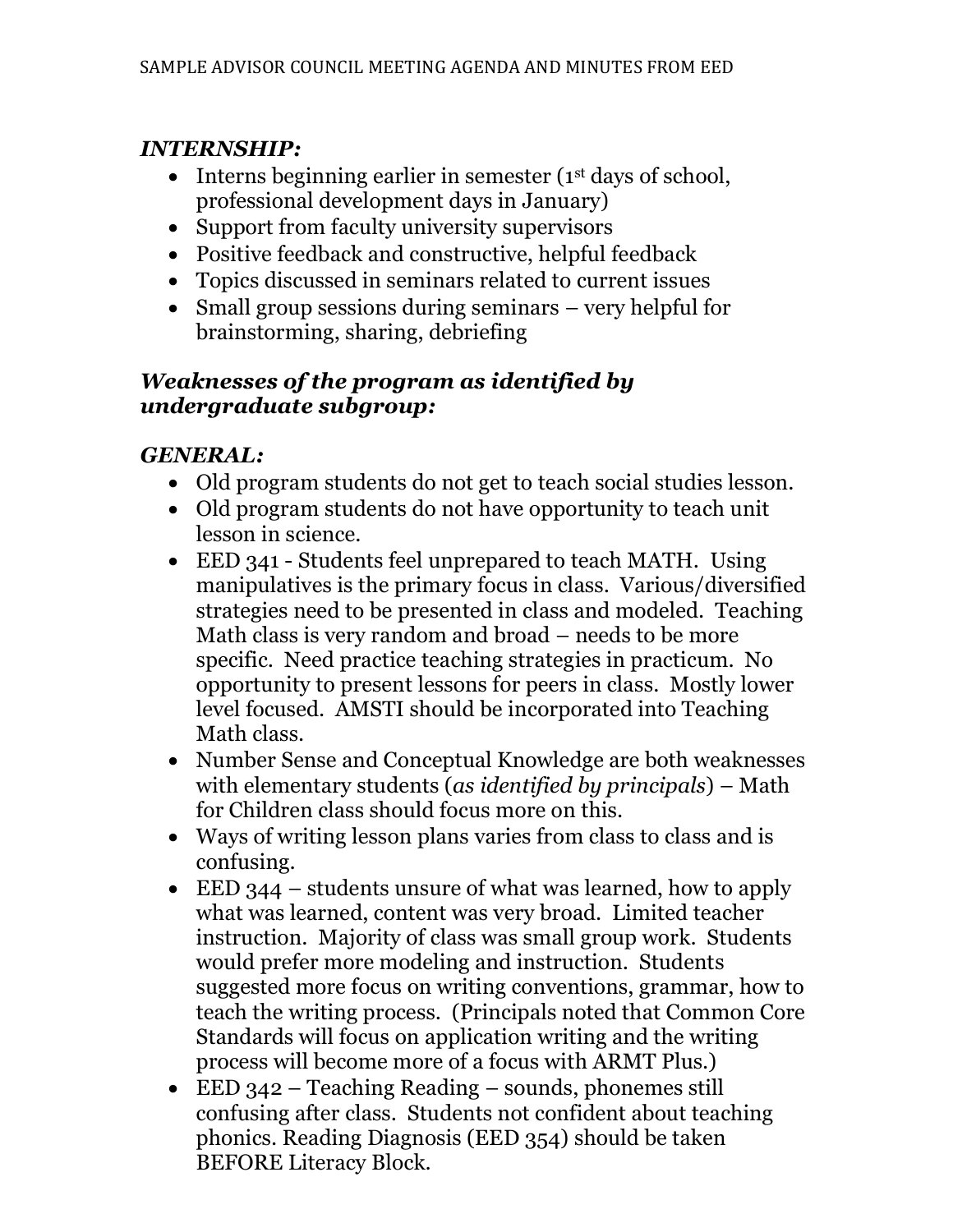- Need a class or part of a class to focus on classroom management and different strategies to use with students. Maybe take a look at various discipline plans.
- More technology instruction for using Elmo, remote clickers, Promethean board, etc.

## *INTERNSHIP:*

- During seminar, there should be discussion on HOW to get an interview – not just what to do when you get there.
- Invite current local principals to come to 496 class and discuss how to get an interview
- All 496 instructors are not on the same page as it related to requirements and grading procedures. Some instructors allow students to go to short lesson plan early and some instructors continue to require long plans throughout internship.
- All supervisors are not readily available via email. Reasonable expectations of supervisors should include availability for questions during the semester.

### **EED Advisory Council Meeting May 22, 2012, 3:30 p.m. 11th floor, Houston Cole Library**

### *Those in attendance:*

### **FACULTY:**

Dr. Jordan Barkley Mrs. Janet Bavonese Dr. Elizabeth Engley Dr. John Hammett Dr. Celia Hilber Dr. Kyoko Johns Dr. Nina King Dr. Gena Riley Dr. Melinda Staubs Mrs. Jennifer Strain Dr. Jennifer Troncale

### **ADJUNCTS/PRO RATA:**

Mrs. Sherri Jones Mrs. Phyllis Taylor

### **STUDENTS:**

*Current undergraduate:*  Lauren Busing Brandy Cosby Gretchen Glass Lauren Jenkins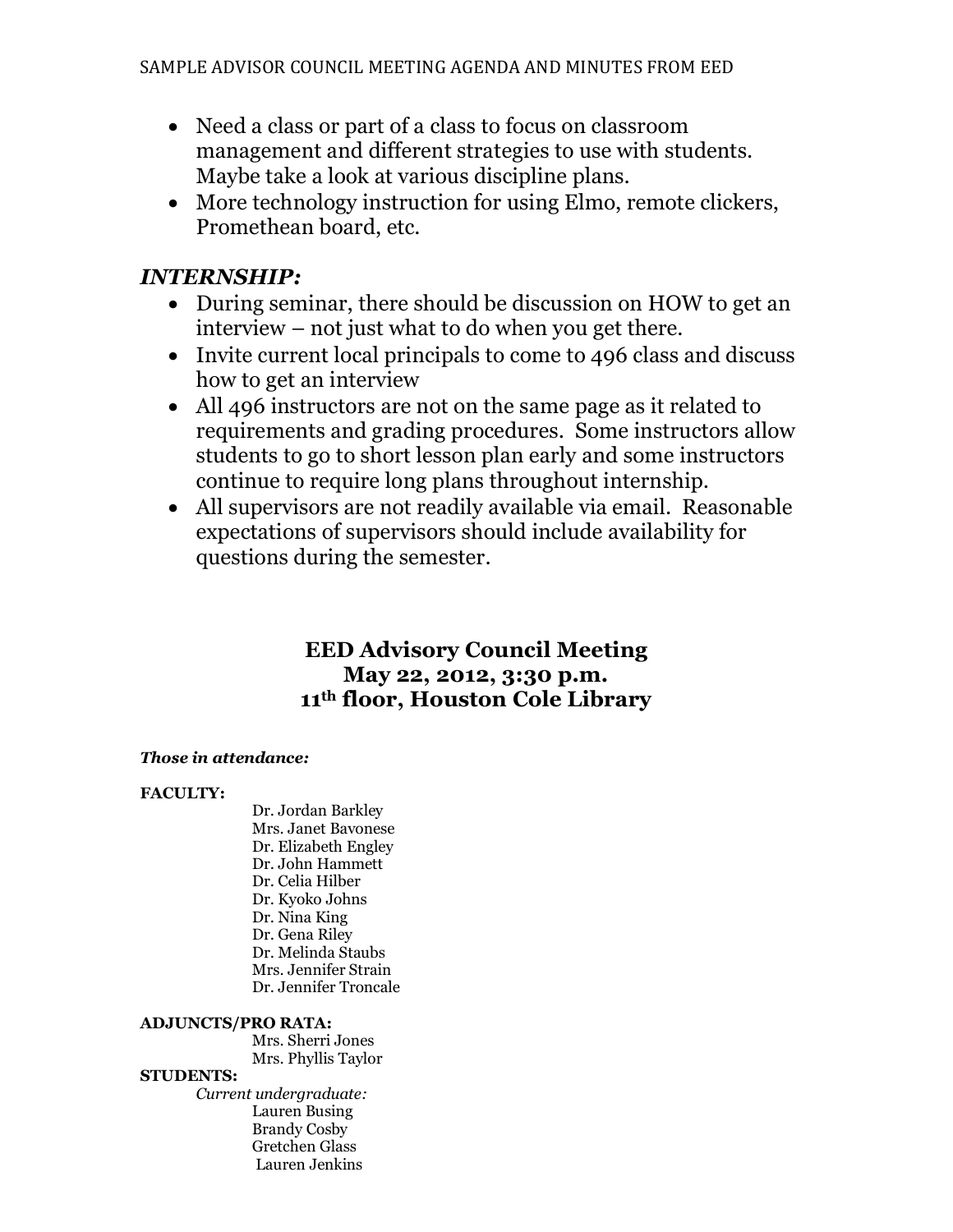Tori Kennedy *Current graduates:* Deidra Foote *Recent graduates:*  Amber Gaines Ashley Jefferson Cheryl Lentz *5th-year Alternative:*  Gretchen McCombs Ashley Smith

### **ADMINISTRATORS:**

Hector Baeza, *Saks* Elementary Chris Hanson, Piedmont Elementary

### **TEACHERS**

Cara Davis, Saks Elementary Karen Nelson, Kitty Stone Elementary

#### **MINUTES:**

- Dr. Staubs welcomed everyone to the meeting and each person introduced themselves.
- Dr. Barkley discussed learning outcome, PRAXIS, and intern evaluation data.
- Mrs. Strain and Dr. Hilber discussed the Action Plan report from the 2011-2012 academic year.
- Those present were divided into subgroups undergraduate and graduate for discussion. Mrs. Strain facilitated the undergraduate discussion group and Dr. Staubs facilitated the graduate discussion group. The strengths, weaknesses, and suggestions of the undergraduate program were identified and discussed and are listed below.

### *Strengths of the program as identified by undergraduate subgroup:*

- Collaboration, organization, cohesiveness of the blocks.
- Journals helpful because they required students to reflect and synthesize learning.
- The opportunity to see literacy strategies modeled in class was very helpful. Students could then mirror this and implement it in the practicum setting.
- Phonics instruction over the past year was very strong. Students felt very prepared with their knowledge of phonics.
- Practicum now a part of content block
- Number of hours for practicum is a great opportunity for students to experience the "real world"
- Student teaching allowing students to begin the first day of school and end with the last day of the semester is a great opportunity for them to see the full picture.
- The unit created in Teaching Science prepares students to create the unit in student teaching.

#### *Weaknesses of the program as identified by undergraduate subgroup:*

- More observations in Literacy Block needed.
- More time is needed for students to familiarize themselves with Literacy Programs and knowing these programs. Knowing the skills, regardless of which program will be used, is important.
- Suggestion: allow students to take a day of the reading teacher's manual and add to it to create a lesson.
- Continued emphasis on AMSTI in Content Block is important.
- Looking at manuals and kits before turning in units would be helpful in Teaching Science.
- Continue to teach and implement the comprehension toolkit in all courses.
- Need for focus on elementary math concepts in Teaching Math. Need for students to see math lessons modeled in class.

 $\bullet$